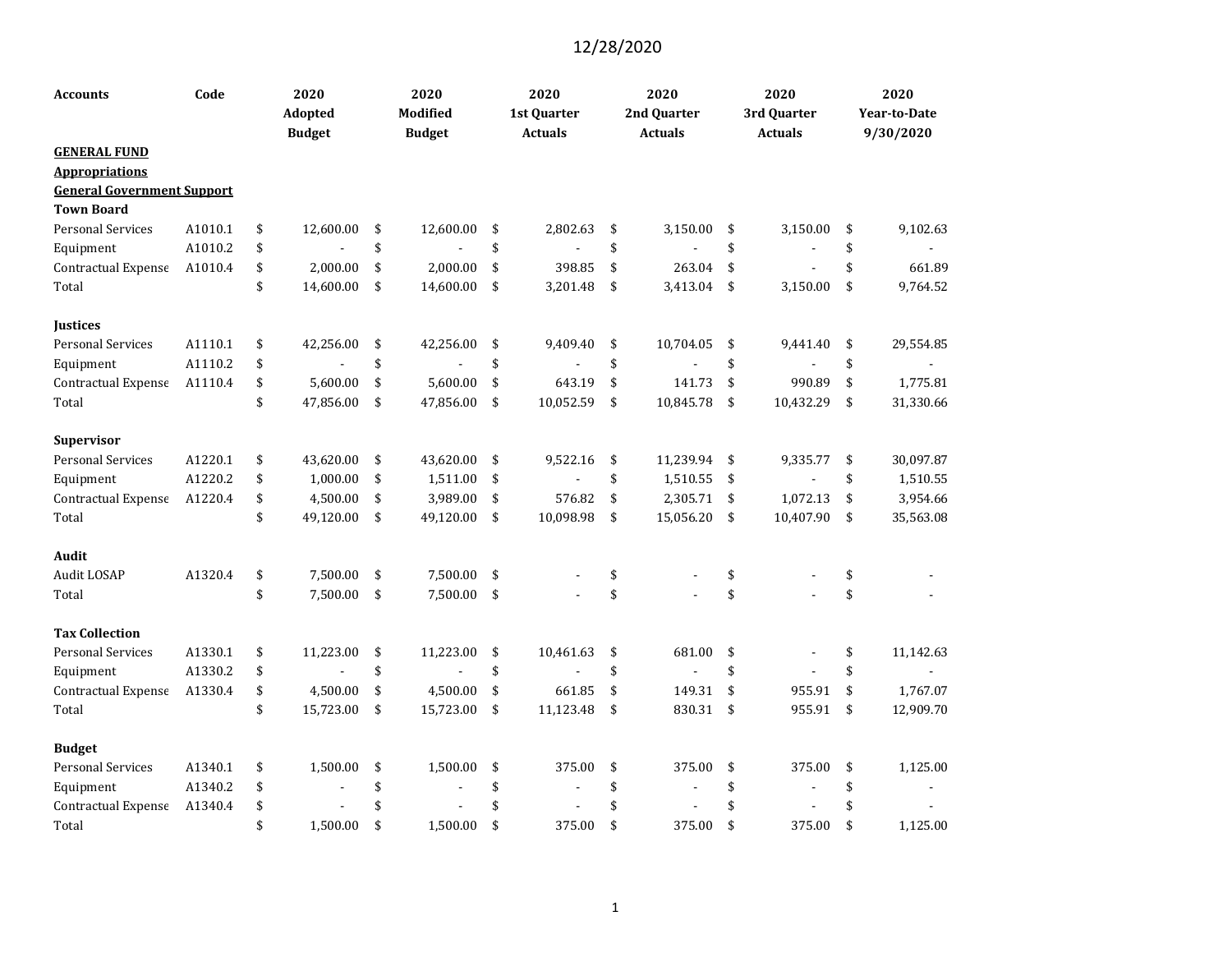| <b>Accounts</b>          | Code    | 2020<br>Adopted<br><b>Budget</b> |                    | 2020<br>Modified<br><b>Budget</b> | 2020<br>1st Quarter<br><b>Actuals</b> | 2020<br>2nd Quarter<br><b>Actuals</b> | 2020<br>3rd Quarter<br><b>Actuals</b> | 2020<br><b>Year-to-Date</b><br>9/30/2020 |
|--------------------------|---------|----------------------------------|--------------------|-----------------------------------|---------------------------------------|---------------------------------------|---------------------------------------|------------------------------------------|
| <b>Assessors</b>         |         |                                  |                    |                                   |                                       |                                       |                                       |                                          |
| <b>Personal Services</b> | A1355.1 | \$                               |                    |                                   |                                       |                                       |                                       |                                          |
| Equipment                | A1355.2 | \$                               |                    |                                   |                                       |                                       |                                       |                                          |
| Contractual Expense      | A1355.4 | \$<br>40,375.00                  | \$                 | 40,375.00                         | \$<br>49.19                           | \$<br>418.45                          | \$<br>24.078.50                       | \$<br>24,546.14                          |
| Total                    |         | \$<br>40,375.00                  | \$                 | 40,375.00                         | \$<br>49.19                           | \$<br>418.45                          | \$<br>24,078.50                       | \$<br>24,546.14                          |
| <b>Fiscal Advisors</b>   |         |                                  |                    |                                   |                                       |                                       |                                       |                                          |
| Contractual Expense      | A1380.4 | \$                               |                    |                                   | \$                                    |                                       |                                       |                                          |
| Total                    |         | \$                               | $\mathbf{\hat{S}}$ |                                   | \$                                    | \$                                    |                                       |                                          |
| <b>Town Clerk</b>        |         |                                  |                    |                                   |                                       |                                       |                                       |                                          |
| <b>Personal Services</b> | A1410.1 | \$<br>37,828.00                  | \$                 | 37,828.00                         | \$<br>8,741.63                        | \$<br>9,444.16                        | \$<br>8,845.75                        | \$<br>27,031.54                          |
| Equipment                | A1410.2 | \$                               | \$                 |                                   | \$                                    | \$                                    | \$                                    | \$                                       |
| Contractual Expense      | A1410.4 | \$<br>3,500.00                   | \$                 | 3,500.00                          | \$<br>948.99                          | \$<br>209.02                          | \$<br>$(58.62)$ \$                    | 1,099.39                                 |
| Total                    |         | \$<br>41,328.00                  | \$                 | 41,328.00                         | \$<br>9,690.62                        | \$<br>9,653.18                        | \$<br>8,787.13                        | \$<br>28,130.93                          |
| <b>Attorney</b>          |         |                                  |                    |                                   |                                       |                                       |                                       |                                          |
| <b>Personal Services</b> | A1420.1 | \$                               |                    |                                   | \$                                    |                                       |                                       |                                          |
| Equipment                | A1420.2 | \$                               |                    |                                   |                                       |                                       |                                       |                                          |
| Contractual Expense      | A1420.4 | \$<br>40,000.00                  | \$                 | 40,000.00                         | \$<br>3,983.50                        | \$<br>6,649.50                        | \$<br>9,331.00                        | \$<br>19,964.00                          |
| Total                    |         | \$<br>40,000.00                  | \$                 | 40,000.00                         | \$<br>3,983.50                        | \$<br>6,649.50                        | \$<br>9,331.00                        | \$<br>19,964.00                          |
| Engineer                 |         |                                  |                    |                                   |                                       |                                       |                                       |                                          |
| Contractual Expense      | A1440.4 | \$<br>3,500.00                   | \$                 | 3,500.00                          | \$                                    |                                       |                                       |                                          |
| Total                    |         | \$<br>3,500.00                   | \$                 | 3,500.00                          | \$                                    |                                       |                                       |                                          |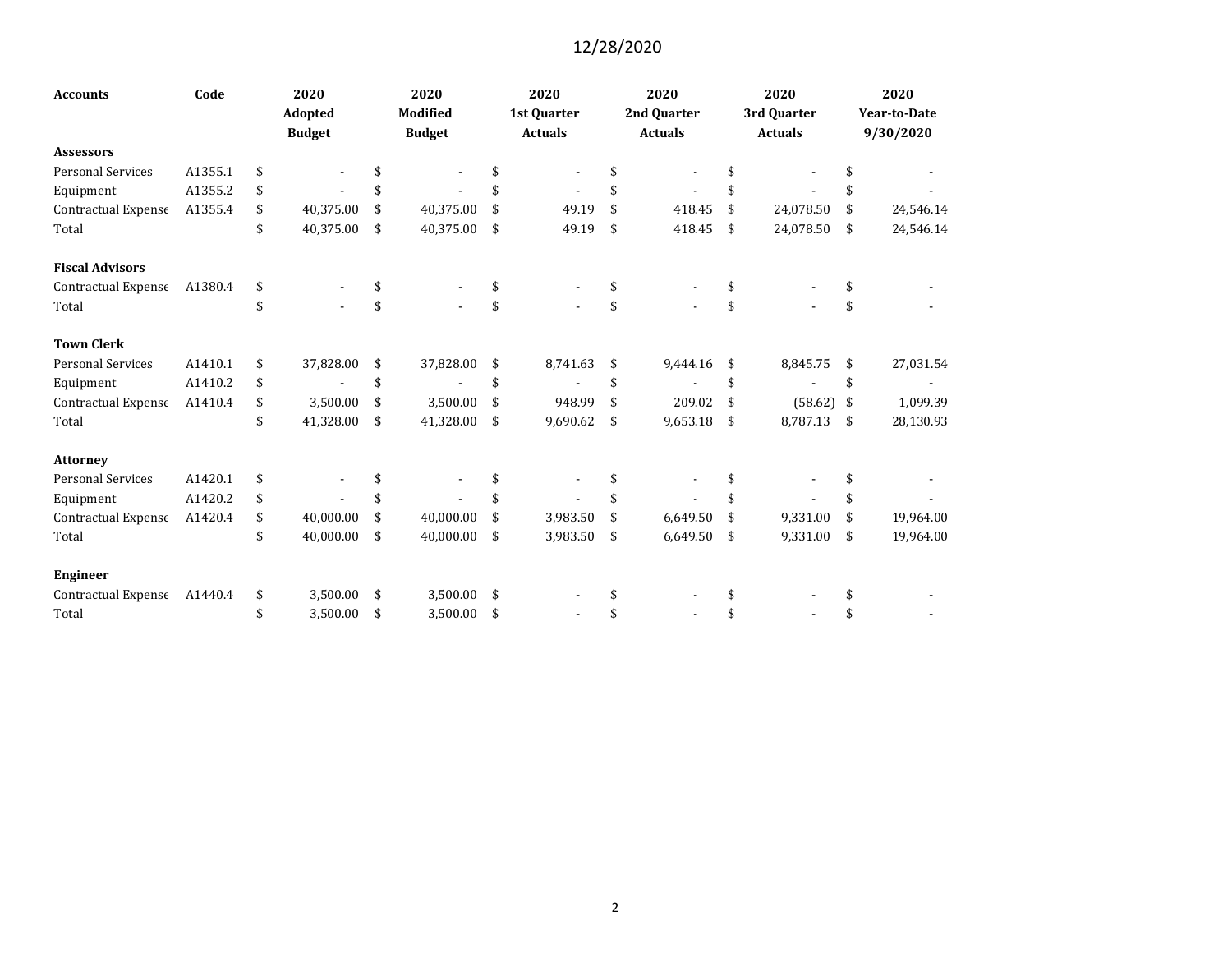| <b>Accounts</b>                     | Code    | 2020<br><b>Adopted</b><br><b>Budget</b> | 2020<br>Modified<br><b>Budget</b> | 2020<br>1st Quarter<br><b>Actuals</b> | 2020<br>2nd Quarter<br><b>Actuals</b> | 2020<br>3rd Quarter<br><b>Actuals</b> | 2020<br>Year-to-Date<br>9/30/2020 |
|-------------------------------------|---------|-----------------------------------------|-----------------------------------|---------------------------------------|---------------------------------------|---------------------------------------|-----------------------------------|
| <b>Elections</b>                    |         |                                         |                                   |                                       |                                       |                                       |                                   |
| <b>Personal Services</b>            | A1450.1 | \$                                      | \$                                | \$                                    | \$                                    | \$                                    | \$                                |
| Equipment                           | A1450.2 | \$                                      | \$                                | \$                                    | \$                                    | \$                                    | \$                                |
| Contractual Expense                 | A1450.4 | \$<br>250.00                            | \$<br>250.00                      | \$                                    | \$                                    | \$                                    | \$                                |
| Total                               |         | \$<br>250.00                            | \$<br>250.00                      | \$                                    | \$                                    | \$                                    | \$                                |
| <b>Buildings</b>                    |         |                                         |                                   |                                       |                                       |                                       |                                   |
| <b>Personal Services</b>            | A1620.1 | \$<br>2,000.00                          | \$<br>2,000.00                    | \$<br>353.48                          | \$<br>84.00                           | \$<br>204.00                          | \$<br>641.48                      |
| Equipment                           | A1620.2 | \$<br>500.00                            | \$<br>500.00                      | \$                                    | \$                                    | \$                                    | \$                                |
| Contractual Expense                 | A1620.4 | \$<br>60,000.00                         | \$<br>60,000.00                   | \$<br>8,547.98                        | \$<br>5,105.81                        | \$<br>5,991.10                        | \$<br>19,644.89                   |
| Total                               |         | \$<br>62,500.00                         | \$<br>62,500.00                   | \$<br>8,901.46                        | \$<br>5,189.81                        | \$<br>6,195.10                        | \$<br>20,286.37                   |
| <b>Central Communicatons System</b> |         |                                         |                                   |                                       |                                       |                                       |                                   |
| <b>Personal Services</b>            | A1650.1 | \$                                      | \$                                | \$                                    | \$                                    | \$                                    | \$                                |
| Equipment                           | A1650.2 | \$                                      | \$                                | \$                                    | \$                                    | \$                                    | \$                                |
| Contractual Expense                 | A1650.4 | \$<br>5,000.00                          | \$<br>6,900.00                    | \$<br>2,243.64                        | \$<br>2,845.51                        | \$<br>948.62                          | \$<br>6,037.77                    |
| Total                               |         | \$<br>5,000.00                          | \$<br>6,900.00                    | \$<br>2,243.64                        | \$<br>2,845.51                        | \$<br>948.62                          | \$<br>6,037.77                    |
| <b>Central Printing and Mailing</b> |         |                                         |                                   |                                       |                                       |                                       |                                   |
| <b>Personal Services</b>            | A1670.1 | \$                                      | \$                                | \$                                    | \$                                    | \$                                    | \$                                |
| Equipment                           | A1670.2 | \$                                      | \$                                | \$                                    | \$                                    | \$                                    | \$                                |
| Contractual Expense                 | A1670.4 | \$<br>2,500.00                          | \$<br>2,500.00                    | \$<br>1,748.29                        | \$<br>948.07                          | \$<br>$(851.41)$ \$                   | 1,844.95                          |
| Total                               |         | \$<br>2,500.00                          | \$<br>2,500.00                    | \$<br>1,748.29                        | \$<br>948.07                          | \$<br>$(851.41)$ \$                   | 1,844.95                          |
| <b>Special items</b>                |         |                                         |                                   |                                       |                                       |                                       |                                   |
| Unallocated Insuran                 | A1910.4 | \$<br>36,000.00                         | \$<br>36,000.00                   | \$                                    | \$<br>35,493.86                       | \$                                    | \$<br>35,493.86                   |
| Municipal Associatic                | A1920.4 | \$<br>1,100.00                          | \$<br>1,100.00                    | \$<br>1,099.00                        | \$                                    | \$                                    | \$<br>1,099.00                    |
| Contingency                         | A1990.4 | \$<br>45,000.00                         | \$<br>41,900.00                   | \$                                    | \$                                    | \$                                    | \$                                |
| Total                               |         | \$<br>82,100.00                         | \$<br>79,000.00                   | \$<br>1,099.00                        | \$<br>35,493.86                       | \$                                    | \$<br>36,592.86                   |
| Total General Government Supp \$    |         | 413,852.00                              | \$<br>412,652.00                  | \$<br>62,567.23                       | \$<br>91,718.71                       | \$<br>73,810.04                       | \$<br>228,095.98                  |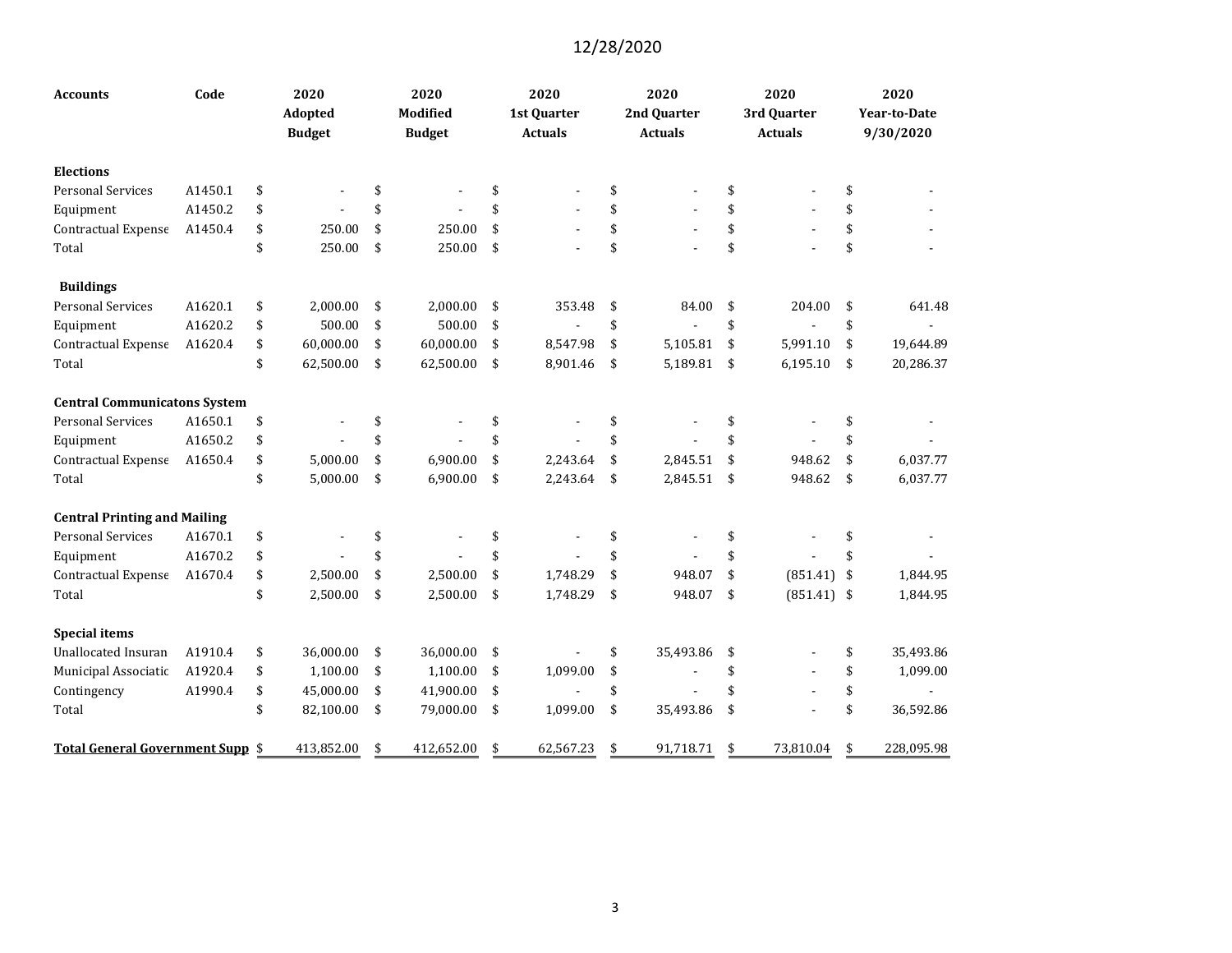| <b>Accounts</b>             | Code    | 2020<br>Adopted<br><b>Budget</b> | 2020<br>Modified<br><b>Budget</b> |     | 2020<br>1st Quarter<br><b>Actuals</b> | 2020<br>2nd Quarter<br><b>Actuals</b> | 2020<br>3rd Quarter<br><b>Actuals</b> |      | 2020<br><b>Year-to-Date</b><br>9/30/2020 |
|-----------------------------|---------|----------------------------------|-----------------------------------|-----|---------------------------------------|---------------------------------------|---------------------------------------|------|------------------------------------------|
| <b>Public Safety</b>        |         |                                  |                                   |     |                                       |                                       |                                       |      |                                          |
| <b>Traffic Control</b>      |         |                                  |                                   |     |                                       |                                       |                                       |      |                                          |
| <b>Personal Services</b>    | A3310.1 | \$                               | \$                                |     |                                       | \$                                    | \$                                    | \$   |                                          |
| Equipment                   | A3310.2 | \$                               | \$                                | \$  |                                       | \$                                    | \$                                    | \$   |                                          |
| Contractual Expense         | A3310.4 | \$<br>1,500.00                   | \$<br>1,500.00                    | \$  |                                       | \$                                    | \$<br>981.10                          | \$   | 981.10                                   |
| Total                       |         | \$<br>1,500.00                   | \$<br>1,500.00                    | -\$ |                                       | \$                                    | \$<br>981.10                          | \$   | 981.10                                   |
| <b>Control of Dogs</b>      |         |                                  |                                   |     |                                       |                                       |                                       |      |                                          |
| <b>Personal Services</b>    | A3510.1 | \$<br>7,791.00                   | \$<br>7,791.00                    | \$  | 1,797.80                              | \$<br>2,097.55                        | \$<br>1,797.90                        | \$   | 5,693.25                                 |
| Equipment                   | A3510.2 | \$                               | \$                                | \$  |                                       | \$                                    | \$                                    | \$   |                                          |
| Contractual Expense         | A3510.4 | \$<br>5,130.00                   | \$<br>5,130.00                    | \$  | 6.43                                  | \$<br>$(266.59)$ \$                   | $(205.77)$ \$                         |      | (465.93)                                 |
| Total                       |         | \$<br>12,921.00                  | \$<br>12,921.00                   | \$  | 1,804.23                              | \$<br>1,830.96                        | \$<br>1,592.13                        | - \$ | 5,227.32                                 |
| <b>Animal Control Other</b> |         |                                  |                                   |     |                                       |                                       |                                       |      |                                          |
| <b>Personal Services</b>    | A3520.1 | \$                               | \$                                | \$  |                                       | \$                                    | \$                                    | \$   |                                          |
| Equipment                   | A3520.2 | \$                               | \$                                | \$  |                                       | \$                                    | \$                                    | \$   |                                          |
| Contractual Expense         | A3520.4 | \$<br>500.00                     | \$<br>500.00                      | \$  |                                       | \$                                    | \$                                    | \$   |                                          |
| Total                       |         | \$<br>500.00                     | \$<br>500.00                      | \$  |                                       | \$                                    | \$                                    | \$   |                                          |
| <b>Safety Inspection</b>    |         |                                  |                                   |     |                                       |                                       |                                       |      |                                          |
| <b>Personal Services</b>    | A3620.1 | \$<br>11,500.00                  | \$<br>11,500.00                   | \$  | 2,653.86                              | \$<br>3,096.17                        | \$<br>2,653.86                        | \$   | 8,403.89                                 |
| Equipment                   | A3620.2 | \$<br>300.00                     | \$<br>300.00                      | \$  |                                       | \$                                    | \$                                    | \$   |                                          |
| Contractual Expense         | A3620.4 | \$<br>1,000.00                   | \$<br>1,000.00                    | \$  | 196.20                                | \$<br>91.10                           | \$<br>180.76                          | \$   | 468.06                                   |
| Total                       |         | \$<br>12,800.00                  | \$<br>12,800.00                   | \$  | 2,850.06                              | \$<br>3,187.27                        | \$<br>2,834.62                        | \$   | 8,871.95                                 |
| <b>Total Public Safety</b>  |         | \$<br>27,721.00                  | \$<br>27,721.00                   | \$  | 4,654.29                              | \$<br>5,018.23                        | \$<br>5,407.85                        | \$   | 15,080.37                                |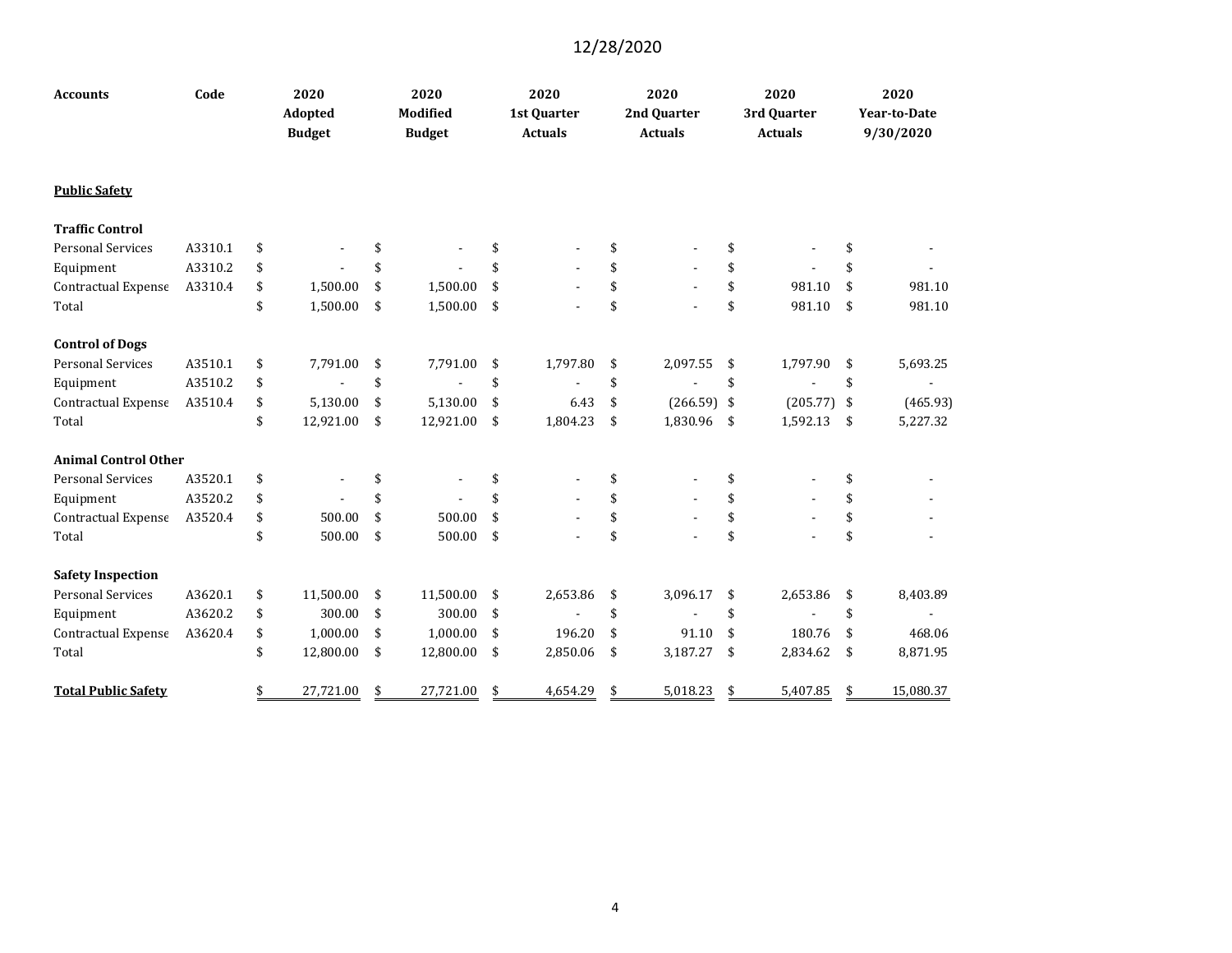| <b>Accounts</b>                      | Code    | 2020<br>Adopted<br><b>Budget</b> | 2020<br><b>Modified</b><br><b>Budget</b> | 2020<br>1st Quarter<br><b>Actuals</b> | 2020<br>2nd Quarter<br><b>Actuals</b> | 2020<br>3rd Quarter<br><b>Actuals</b> | 2020<br><b>Year-to-Date</b><br>9/30/2020 |
|--------------------------------------|---------|----------------------------------|------------------------------------------|---------------------------------------|---------------------------------------|---------------------------------------|------------------------------------------|
| Health                               |         |                                  |                                          |                                       |                                       |                                       |                                          |
| <b>Board of Health</b>               |         |                                  |                                          |                                       |                                       |                                       |                                          |
| <b>Personal Services</b>             | A4010.1 | \$                               | \$<br>1,200.00                           | \$                                    | \$<br>600.00                          | \$                                    | \$<br>600.00                             |
| Total                                |         | \$                               | \$<br>1,200.00                           | \$                                    | \$<br>600.00                          | \$                                    | \$<br>600.00                             |
| <b>Registrar of Vital Statistics</b> |         |                                  |                                          |                                       |                                       |                                       |                                          |
| <b>Personal Services</b>             | A4020.1 | \$<br>1,000.00                   | \$<br>1,000.00                           | \$<br>250.00                          | \$<br>250.00                          | \$<br>250.00                          | \$<br>750.00                             |
| Equipment                            | A4020.2 | \$<br>250.00                     | \$<br>250.00                             | \$                                    | \$                                    | \$                                    | \$                                       |
| Contractual Expense                  | A4020.4 | \$<br>250.00                     | \$<br>250.00                             | \$<br>19.95                           | \$                                    | \$                                    | \$<br>19.95                              |
| Total                                |         | \$<br>1,500.00                   | \$<br>1,500.00                           | \$<br>269.95                          | \$<br>250.00                          | \$<br>250.00                          | \$<br>769.95                             |
| Ambulance                            |         |                                  |                                          |                                       |                                       |                                       |                                          |
| <b>Personal Services</b>             | A4540.1 | \$                               | \$                                       | \$                                    | \$                                    | \$                                    | \$                                       |
| Equipment                            | A4540.2 | \$                               | \$                                       | \$                                    | \$                                    | \$                                    | \$                                       |
| Contractual Expense                  | A4540.4 | \$<br>139,301.00                 | \$<br>139,301.00                         | \$<br>70,000.00                       | \$                                    | \$<br>69,301.00                       | \$<br>139,301.00                         |
| Total                                |         | \$<br>139,301.00                 | \$<br>139,301.00                         | \$<br>70,000.00                       | \$                                    | \$<br>69,301.00                       | \$<br>139,301.00                         |
| <b>Total Health</b>                  |         | \$<br>140,801.00                 | \$<br>142,001.00                         | \$<br>70,269.95                       | \$<br>850.00                          | \$<br>69,551.00                       | \$<br>140,670.95                         |
| <b>Transportation</b>                |         |                                  |                                          |                                       |                                       |                                       |                                          |
| <b>Superintendent of Highways</b>    |         |                                  |                                          |                                       |                                       |                                       |                                          |
| <b>Personal Services</b>             | A5010.1 | \$<br>63,320.00                  | \$<br>63,320.00                          | \$<br>14,612.28                       | \$<br>17,047.36                       | \$<br>14,612.28                       | \$<br>46,271.92                          |
| Equipment                            | A5010.2 | \$                               | \$                                       | \$                                    | \$                                    | \$                                    | \$                                       |
| Contractual Expense                  | A5010.4 | \$<br>1,750.00                   | \$<br>1,750.00                           | \$<br>509.57                          | \$<br>564.39                          | \$<br>216.00                          | \$<br>1,289.96                           |
| Total                                |         | \$<br>65,070.00                  | \$<br>65,070.00                          | \$<br>15,121.85                       | \$<br>17,611.75                       | \$<br>14,828.28                       | \$<br>47,561.88                          |
| <b>Street Lighting</b>               |         |                                  |                                          |                                       |                                       |                                       |                                          |
| Contractual Expense                  | A5182.4 | \$<br>2,500.00                   | \$<br>2,500.00                           | \$<br>274.68                          | \$<br>544.54                          | \$<br>358.09                          | \$<br>1,177.31                           |
| Total                                |         | \$<br>2,500.00                   | \$<br>2,500.00                           | \$<br>274.68                          | \$<br>544.54                          | \$<br>358.09                          | \$<br>1,177.31                           |
| <b>Total Transportation</b>          |         | \$<br>67,570.00                  | \$<br>67,570.00                          | \$<br>15,396.53                       | \$<br>18,156.29                       | \$<br>15,186.37                       | \$<br>48,739.19                          |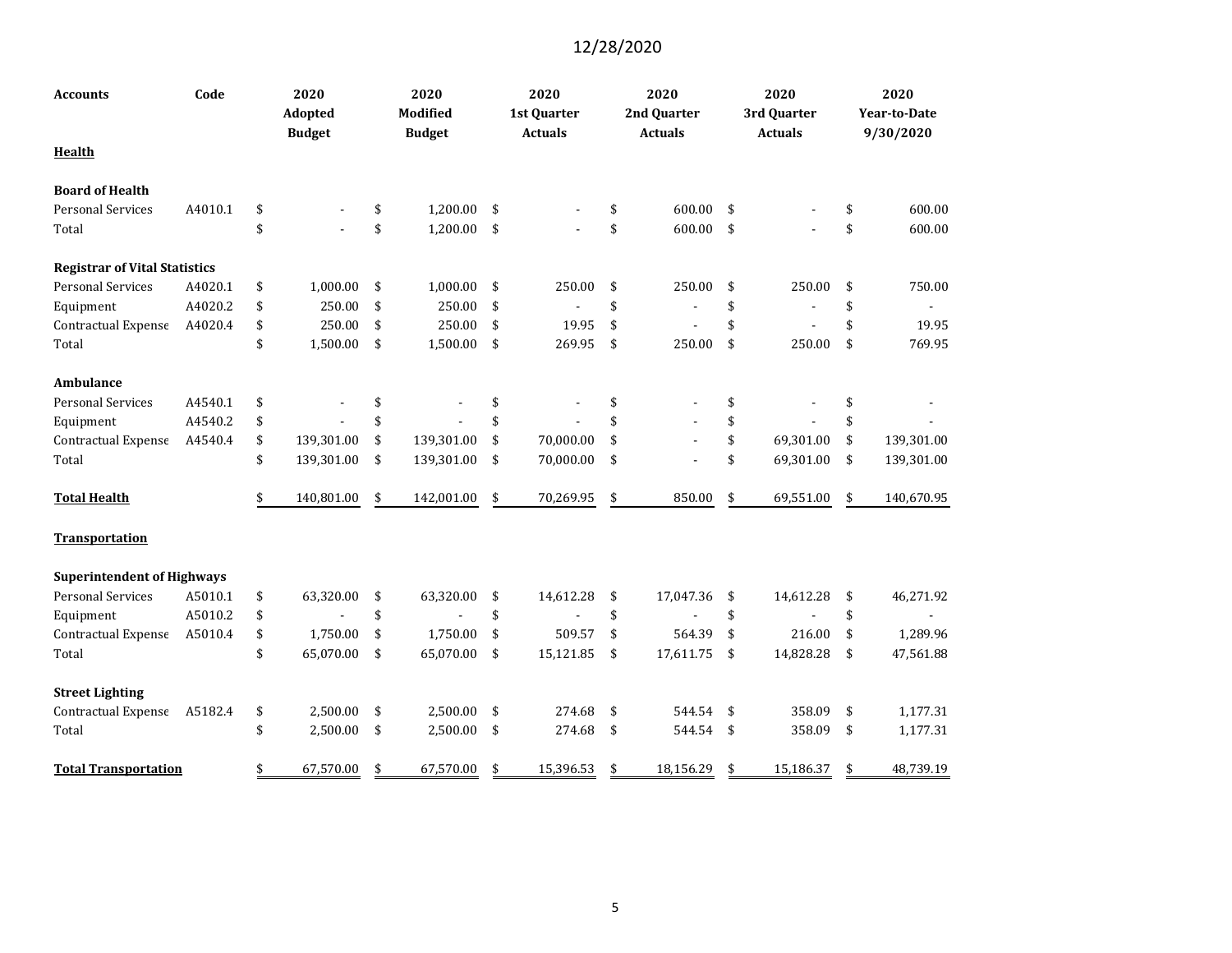| <b>Accounts</b>                                                   | Code    | 2020<br><b>Adopted</b><br><b>Budget</b> | 2020<br>Modified<br><b>Budget</b> | 2020<br>1st Quarter<br><b>Actuals</b> | 2020<br>2nd Quarter<br><b>Actuals</b> | 2020<br>3rd Quarter<br><b>Actuals</b> | 2020<br><b>Year-to-Date</b><br>9/30/2020 |
|-------------------------------------------------------------------|---------|-----------------------------------------|-----------------------------------|---------------------------------------|---------------------------------------|---------------------------------------|------------------------------------------|
| <b>Waterways Navigation</b>                                       |         |                                         |                                   |                                       |                                       |                                       |                                          |
| Contractual Expense A5710.4                                       |         | \$<br>1,800.00                          | \$<br>1,800.00                    | \$                                    |                                       | \$<br>1,742.00                        | \$<br>1,742.00                           |
| Total                                                             |         | \$<br>1,800.00                          | \$<br>1,800.00                    | \$                                    | \$                                    | \$<br>1,742.00                        | \$<br>1,742.00                           |
| <b>Total Waterways Navigation</b>                                 |         | \$<br>1,800.00                          | \$<br>1,800.00                    | \$                                    | \$                                    | \$<br>1,742.00                        | \$<br>1,742.00                           |
| <b>Economic Assistance and Opportunity</b>                        |         |                                         |                                   |                                       |                                       |                                       |                                          |
| <b>Publicity</b>                                                  |         |                                         |                                   |                                       |                                       |                                       |                                          |
| Contractual Expense                                               | A6410.4 | \$<br>300.00                            | \$<br>300.00                      | \$                                    | \$                                    | \$                                    | \$                                       |
| Total                                                             |         | \$<br>300.00                            | \$<br>300.00                      | \$                                    | \$                                    | \$                                    | \$                                       |
| <b>Veterans Services</b>                                          |         |                                         |                                   |                                       |                                       |                                       |                                          |
| <b>Personal Services</b>                                          | A6510.1 | \$                                      | \$                                | \$                                    | \$                                    | \$                                    | \$                                       |
| Equipment                                                         | A6510.2 | \$                                      | \$                                | \$                                    | \$                                    | \$                                    | \$                                       |
| Contractual Expense                                               | A6510.4 | \$<br>700.00                            | \$<br>700.00                      | \$                                    | \$                                    | \$<br>518.85                          | \$<br>518.85                             |
| Total                                                             |         | \$<br>700.00                            | \$<br>700.00                      | \$                                    | \$                                    | \$<br>518.85                          | \$<br>518.85                             |
| Total Economic Assistance and C \$                                |         | 1,000.00                                | \$<br>1,000.00                    | \$                                    |                                       | 518.85                                | \$<br>518.85                             |
| <b>Culture and Recreation</b>                                     |         |                                         |                                   |                                       |                                       |                                       |                                          |
| Special Recreational Facilities (Pilot Knob Beach and BattleHill) |         |                                         |                                   |                                       |                                       |                                       |                                          |
| <b>Personal Services</b>                                          | A7180.1 | \$<br>9,500.00                          | \$<br>9,500.00                    | \$                                    | \$                                    | \$<br>5,677.41                        | \$<br>5,677.41                           |
| Equipment                                                         | A7180.2 | \$<br>1,000.00                          | \$<br>1,000.00                    | \$                                    | \$                                    | \$                                    | \$                                       |
| Contractual Expense                                               | A7180.4 | \$<br>33,500.00                         | \$<br>33,500.00                   | \$                                    | \$                                    | \$<br>570.00                          | \$<br>570.00                             |
| Total                                                             |         | \$<br>44,000.00                         | \$<br>44,000.00                   | \$                                    | \$                                    | \$<br>6,247.41                        | \$<br>6,247.41                           |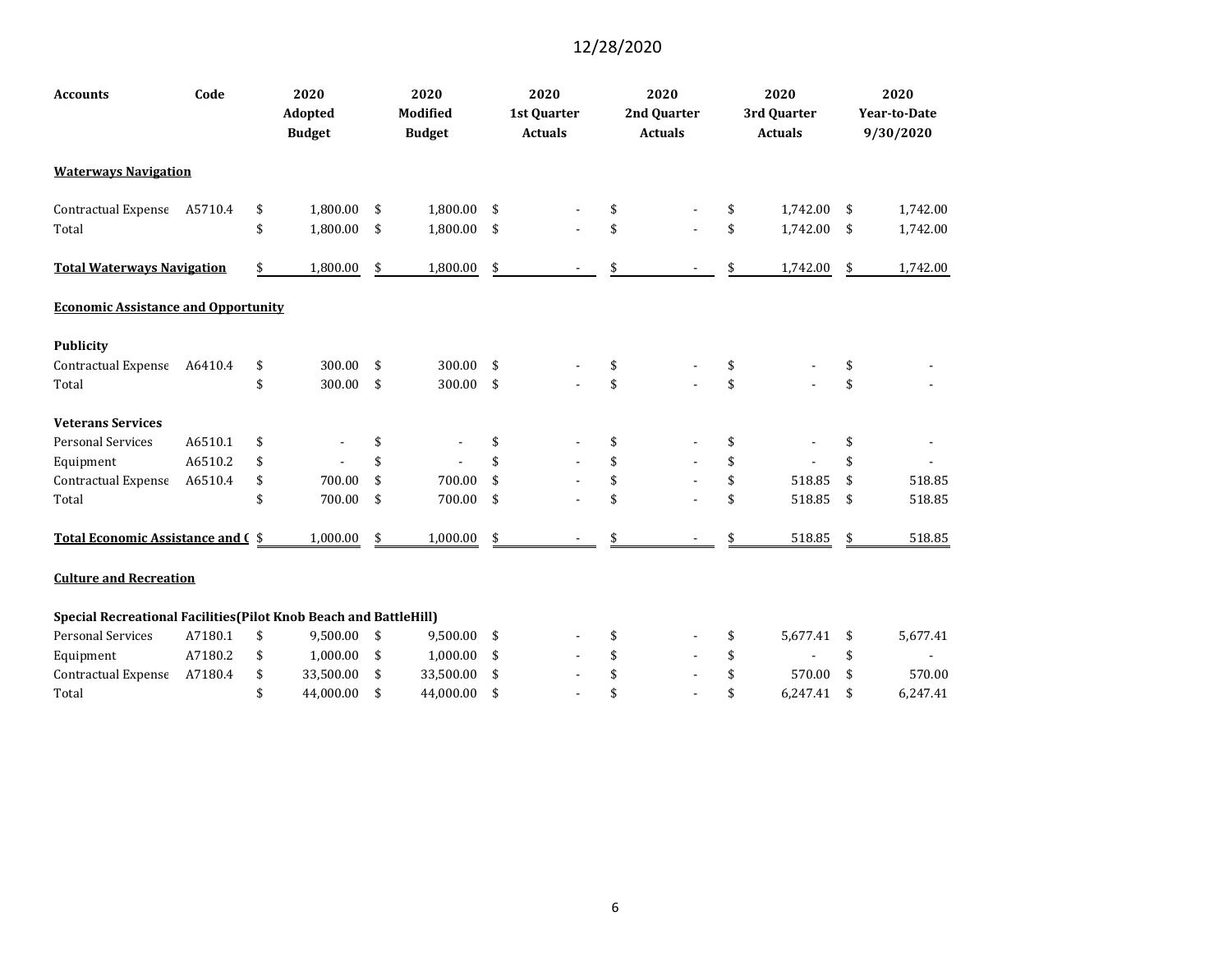| <b>Accounts</b>                     | Code    | 2020<br>Adopted<br><b>Budget</b> | 2020<br>Modified<br><b>Budget</b> | 2020<br>1st Quarter<br><b>Actuals</b> | 2020<br>2nd Quarter<br><b>Actuals</b> | 2020<br>3rd Quarter<br><b>Actuals</b> | 2020<br><b>Year-to-Date</b><br>9/30/2020 |
|-------------------------------------|---------|----------------------------------|-----------------------------------|---------------------------------------|---------------------------------------|---------------------------------------|------------------------------------------|
| <b>Youth Program</b>                |         |                                  |                                   |                                       |                                       |                                       |                                          |
| <b>Personal Services</b>            | A7310.1 | \$                               | \$                                | \$                                    | \$                                    | \$                                    | \$                                       |
| Equipment                           | A7310.2 | \$<br>$\blacksquare$             | \$                                | \$                                    | \$                                    | \$                                    | \$                                       |
| Contractual Expense                 | A7310.4 | \$<br>650.00                     | \$<br>650.00                      | \$                                    | \$                                    | \$<br>500.00                          | \$<br>500.00                             |
| Total                               |         | \$<br>650.00                     | \$<br>650.00                      | \$                                    | \$                                    | \$<br>500.00                          | \$<br>500.00                             |
| <b>Joint Youth Project</b>          |         |                                  |                                   |                                       |                                       |                                       |                                          |
| Contractual Expense                 | A7320.4 | \$<br>12,950.00                  | \$<br>12,950.00                   | \$                                    | \$                                    | \$<br>12,950.00                       | \$<br>12,950.00                          |
| Total                               |         | \$<br>12,950.00                  | \$<br>12,950.00                   | \$                                    | \$                                    | \$<br>12,950.00                       | \$<br>12,950.00                          |
| <b>Historian</b>                    |         |                                  |                                   |                                       |                                       |                                       |                                          |
| <b>Personal Services</b>            | A7510.1 | \$<br>840.00                     | \$<br>840.00                      | \$<br>210.00                          | \$<br>210.00                          | \$<br>210.00                          | \$<br>630.00                             |
| Equipment                           | A7510.2 | \$                               | \$                                | \$                                    | \$                                    | \$                                    | \$                                       |
| Contractual Expense                 | A7510.4 | \$                               | \$                                | \$                                    | \$                                    | \$                                    | \$                                       |
| Total                               |         | \$<br>840.00                     | \$<br>840.00                      | \$<br>210.00                          | \$<br>210.00                          | \$<br>210.00                          | \$<br>630.00                             |
| Celebration                         |         |                                  |                                   |                                       |                                       |                                       |                                          |
| <b>Personal Services</b>            | A7550.1 | \$                               | \$                                | \$                                    |                                       | \$                                    | \$                                       |
| Equipment                           | A7550.2 | \$<br>$\blacksquare$             | \$                                | \$                                    | \$                                    | \$                                    | \$                                       |
| Contractual Expense                 | A7550.4 | \$<br>250.00                     | \$<br>250.00                      | \$                                    | \$                                    | \$                                    | \$                                       |
| Total                               |         | \$<br>250.00                     | \$<br>250.00                      | \$                                    | \$                                    | \$                                    | \$                                       |
| <b>Adult Recreaton</b>              |         |                                  |                                   |                                       |                                       |                                       |                                          |
| <b>Personal Services</b>            | A7620.1 | \$                               | \$                                | \$                                    | \$                                    | \$                                    | \$                                       |
| Equipment                           | A7620.2 | \$                               | \$                                | \$                                    | \$                                    | \$                                    | \$                                       |
| Contractual Expense                 | A7620.4 | \$<br>2,000.00                   | \$<br>2,000.00                    | \$<br>2,000.00                        | \$                                    | \$                                    | \$<br>2,000.00                           |
| Total                               |         | \$<br>2,000.00                   | \$<br>2,000.00                    | \$<br>2,000.00                        | \$                                    | \$                                    | \$<br>2,000.00                           |
| <b>Total Culture and Recreation</b> |         | \$<br>60,690.00                  | \$<br>60,690.00                   | \$<br>2,210.00                        | \$<br>210.00                          | \$<br>19,907.41                       | \$<br>22,327.41                          |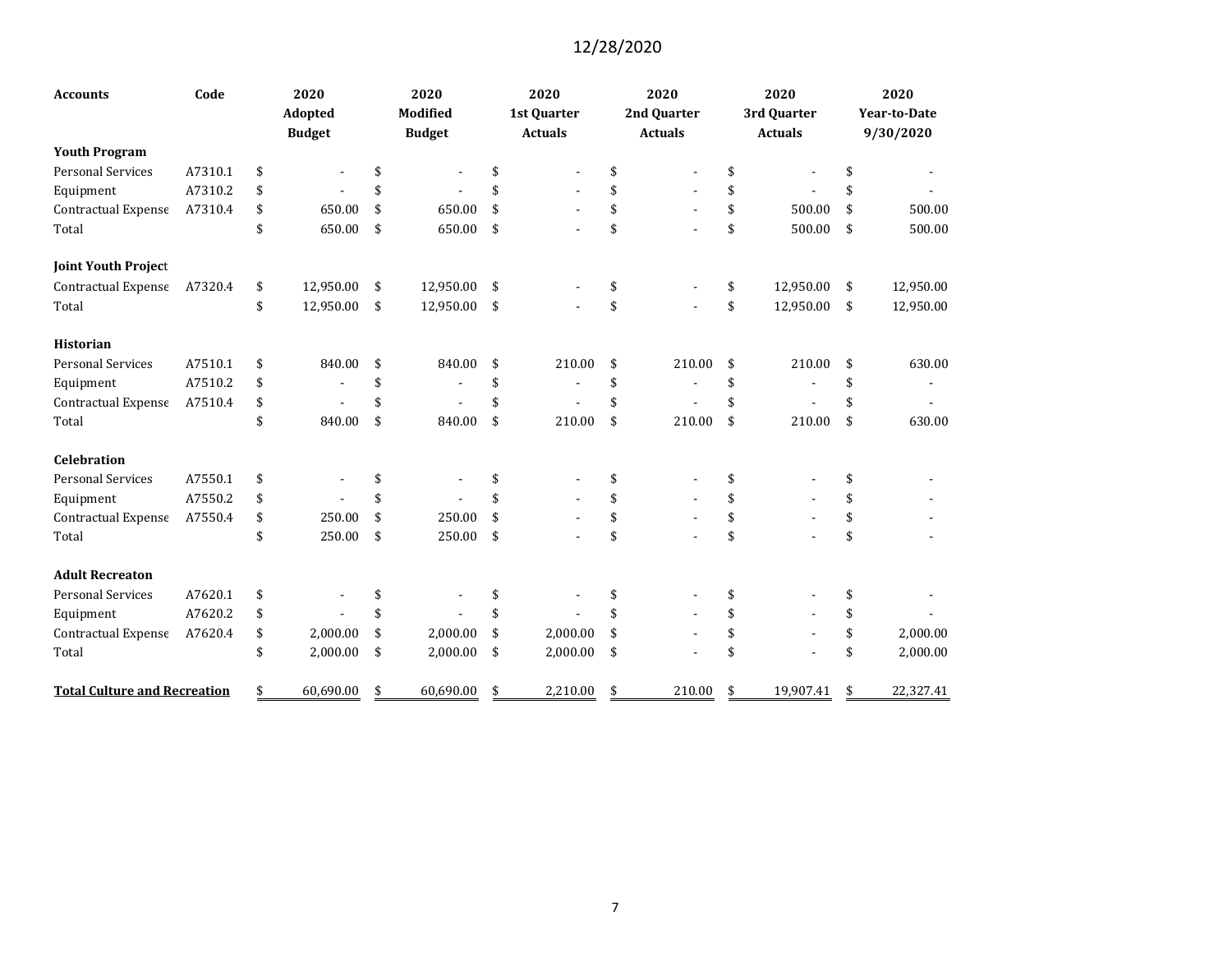| <b>Accounts</b>                          | Code    | 2020<br><b>Adopted</b><br><b>Budget</b> | 2020<br>Modified<br><b>Budget</b> | 2020<br>1st Quarter<br><b>Actuals</b> | 2020<br>2nd Quarter<br><b>Actuals</b> | 2020<br>3rd Quarter<br><b>Actuals</b> | 2020<br><b>Year-to-Date</b><br>9/30/2020 |
|------------------------------------------|---------|-----------------------------------------|-----------------------------------|---------------------------------------|---------------------------------------|---------------------------------------|------------------------------------------|
| <b>Home and Community Services</b>       |         |                                         |                                   |                                       |                                       |                                       |                                          |
| Planning                                 |         |                                         |                                   |                                       |                                       |                                       |                                          |
| <b>Personal Services</b>                 | A8020.1 | \$<br>4,900.00                          | \$<br>4,900.00                    | \$<br>1,130.76                        | \$<br>1,319.22                        | \$<br>1,130.76                        | \$<br>3,580.74                           |
| Equipment                                | A8020.2 | \$                                      | \$                                | \$                                    | \$                                    | \$                                    | \$                                       |
| Contractual Expense                      | A8020.4 | \$<br>7,500.00                          | \$<br>7,500.00                    | \$<br>957.70                          | \$<br>558.00                          | \$<br>1,377.85                        | \$<br>2,893.55                           |
| Total                                    |         | \$<br>12,400.00                         | \$<br>12,400.00                   | \$<br>2,088.46                        | \$<br>1,877.22                        | \$<br>2,508.61                        | \$<br>6,474.29                           |
| <b>Environmental Control</b>             |         |                                         |                                   |                                       |                                       |                                       |                                          |
| Contractual Expense                      | A8090.4 | \$                                      | \$                                | \$                                    | \$                                    | \$                                    | \$                                       |
| Total                                    |         | \$                                      | \$                                | \$                                    | \$                                    | \$                                    | \$                                       |
| <b>Cemeteries</b>                        |         |                                         |                                   |                                       |                                       |                                       |                                          |
| <b>Personal Services</b>                 | A8810.1 | \$<br>3,500.00                          | \$<br>3,500.00                    | \$                                    | \$<br>1,128.51                        | \$<br>1,616.52                        | \$<br>2,745.03                           |
| Equipment                                | A8810.2 | \$<br>500.00                            | \$<br>500.00                      | \$                                    | \$                                    | \$                                    | \$                                       |
| Contractual Expense                      | A8810.4 | \$<br>500.00                            | \$<br>500.00                      | \$                                    | \$                                    | \$                                    | \$                                       |
| Total                                    |         | \$<br>4,500.00                          | \$<br>4,500.00                    | \$                                    | \$<br>1,128.51                        | \$<br>1,616.52                        | \$<br>2,745.03                           |
| Total Home and Community Serv \$         |         | 16,900.00                               | \$<br>16,900.00                   | 2,088.46                              | 3,005.73                              | 4,125.13                              | 9,219.32                                 |
| <b>Undistributed</b>                     |         |                                         |                                   |                                       |                                       |                                       |                                          |
| <b>Employee Benefits</b>                 |         |                                         |                                   |                                       |                                       |                                       |                                          |
| <b>State Retirement</b>                  | A9010.1 | \$<br>19,533.00                         | \$<br>19,533.00                   | \$                                    | \$                                    | \$                                    | \$                                       |
| Social Security                          | A9030.8 | \$<br>19,350.00                         | \$<br>19,350.00                   | \$<br>4,704.05                        | \$<br>4,625.10                        | \$<br>4,473.02                        | \$<br>13,802.17                          |
| Unemployment Insu                        | A9050.8 | \$                                      | \$                                | \$                                    | \$                                    | \$<br>1,121.62                        | \$<br>1,121.62                           |
| Disability Insurance                     | A9055.8 | \$<br>250.00                            | \$<br>250.00                      | \$                                    | 61.80                                 | \$<br>61.80                           | \$<br>123.60                             |
| Hospital and medica                      | A9060.8 | \$<br>17,600.00                         | \$<br>17,600.00                   | \$<br>3,437.47                        | \$<br>3,653.12                        | \$<br>3,542.20                        | \$<br>10,632.79                          |
| Employee Benefits-(                      | A9089.8 | \$                                      | \$                                | \$                                    |                                       |                                       | \$                                       |
| <b>Total Undistributed</b>               |         | 56,733.00                               | \$<br>56,733.00                   | \$<br>8,141.52                        | \$<br>8,340.02                        | \$<br>9,198.64                        | \$<br>25,680.18                          |
| <b>Total Appropriations/Expenditu \$</b> |         | 787,067.00                              | \$<br>787,067.00                  | \$<br>165,327.98                      | \$<br>127,298.98                      | \$<br>199,447.29                      | \$<br>492,074.25                         |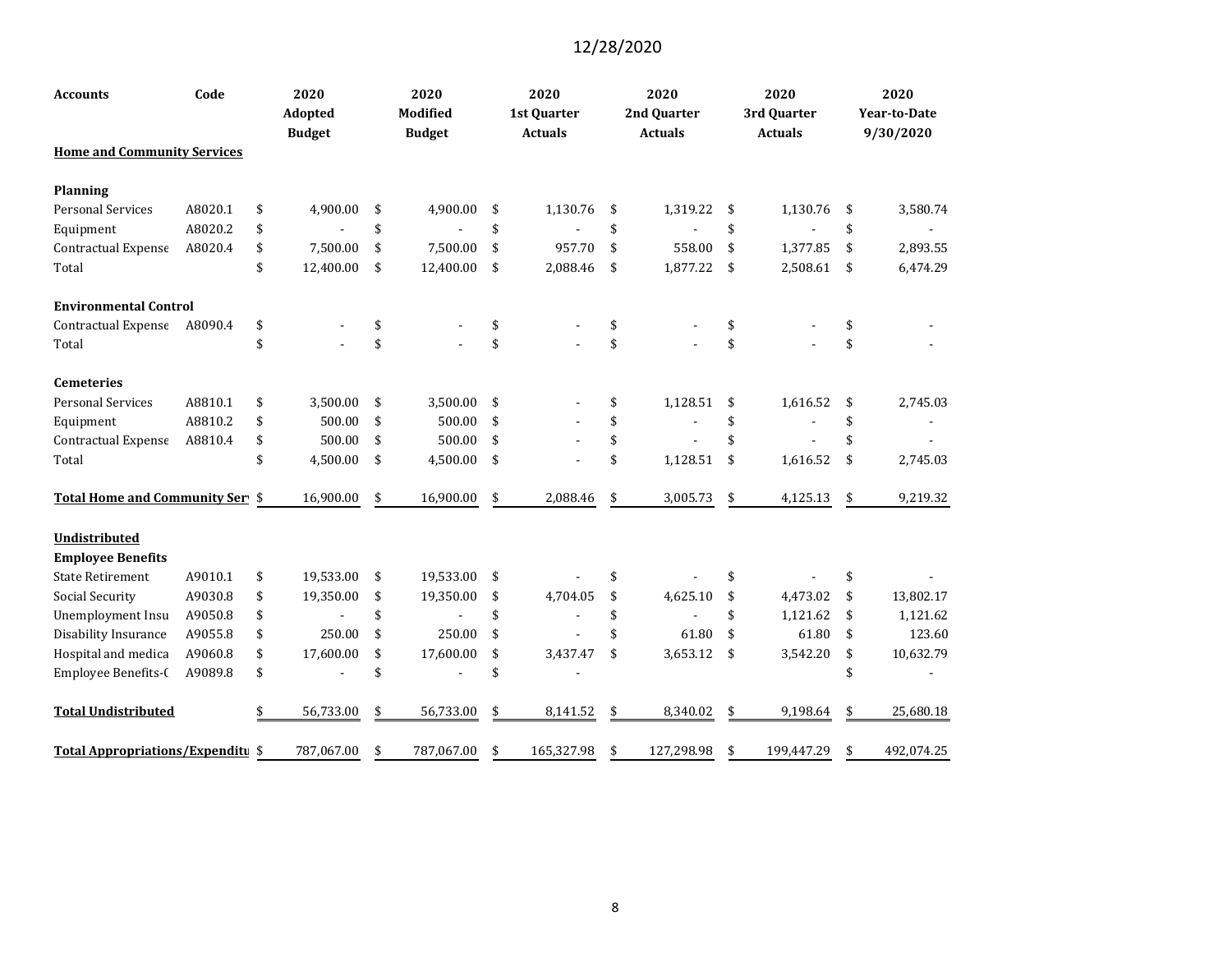| <b>Accounts</b>                        | Code  | 2020<br><b>Adopted</b> | 2020<br><b>Modified</b> | 2020<br>1st Quarter   |                    | 2020<br>2nd Quarter<br><b>Actuals</b> |     | 2020<br>3rd Quarter | 2020<br>Year-to-Date |
|----------------------------------------|-------|------------------------|-------------------------|-----------------------|--------------------|---------------------------------------|-----|---------------------|----------------------|
| <b>General Fund Estimated Revenues</b> |       | <b>Budget</b>          | <b>Budget</b>           | <b>Actuals</b>        |                    |                                       |     | <b>Actuals</b>      | 9/30/2020            |
| Real Property Tax Ro                   | A1001 | 437,429.00             | \$<br>437,429.00        | \$<br>437,429.00      | S                  |                                       | \$  |                     | \$<br>437,429.00     |
| <b>Other Tax Items</b>                 |       |                        |                         |                       |                    |                                       |     |                     |                      |
| Other Payments in L                    | A1081 | \$<br>3,700.00         | \$<br>3,700.00          | \$<br>3,446.50        | \$                 |                                       | \$  |                     | \$<br>3,446.50       |
| Interest and Penaltio                  | A1090 | \$<br>7,500.00         | \$<br>7,500.00          | \$<br>2,087.56        | \$                 | 4,381.81                              | \$  |                     | \$<br>6,469.37       |
| Other Non-Property                     | A1189 | \$<br>÷,               | \$                      | \$<br>165.66          | \$                 |                                       | \$  | 0.04                | \$<br>165.70         |
| Franchise                              | A1170 | \$<br>35,000.00        | \$<br>35,000.00         | \$<br>38,230.54 \$    |                    |                                       | \$  |                     | \$<br>38,230.54      |
| <b>Departmental Income</b>             |       |                        |                         |                       |                    |                                       |     |                     |                      |
| Clerk Fees                             | A1255 | \$<br>1,200.00         | \$<br>1,200.00          | \$<br>223.43          | \$                 | 192.45                                | \$  | 328.43              | \$<br>744.31         |
| <b>Vital Statistics Fee</b>            | A1603 | \$<br>500.00           | \$<br>500.00            | \$<br>170.00          | \$                 | 400.00                                | \$  | 420.00              | \$<br>990.00         |
| <b>Culture and Recreati</b>            | A2089 | \$                     | \$                      | \$                    | \$                 |                                       | \$  |                     | \$<br>$\sim$         |
| <b>Planning Board Fees</b>             | A2115 | \$<br>1,000.00         | \$<br>1,000.00          | \$<br>75.00           | \$                 |                                       | \$  | 25.00               | \$<br>100.00         |
| <b>Use of Money</b>                    |       |                        |                         |                       |                    |                                       |     |                     |                      |
| <b>Interest and Earning</b>            | A2401 | \$<br>5,000.00         | \$<br>5,000.00          | \$<br>1,411.80        | $\mathbf{\hat{s}}$ | 628.57                                | -\$ | 76.34 \$            | 2,116.71             |
| <b>Licenses and Permits</b>            |       |                        |                         |                       |                    |                                       |     |                     |                      |
| Dog License                            | A2544 | \$<br>3,500.00         | \$<br>3,500.00          | \$<br>791.00          | \$                 | 1,058.00                              | \$  | 1,999.00            | \$<br>3,848.00       |
| Permits                                | A2590 | \$                     | \$                      | \$                    | \$                 |                                       | \$  |                     | \$                   |
| <b>Fines and Forfeitures</b>           |       |                        |                         |                       |                    |                                       |     |                     |                      |
| Fines and Forfeited I                  | A2610 | \$<br>75,000.00        | \$<br>75,000.00         | \$<br>8,730.00        | \$                 | 3,823.00                              | \$  | 13,665.98           | \$<br>26,218.98      |
| Sale of Property/Compensation for Loss |       |                        |                         |                       |                    |                                       |     |                     |                      |
| Sale of Real Property                  | A2660 | \$                     | \$                      | \$                    | \$                 |                                       | \$  |                     | \$                   |
| Sale of Surplus Equip                  | A2665 | \$                     | \$                      | \$                    | \$                 |                                       | \$  |                     | \$                   |
| <b>Unclassified Revenue</b>            |       |                        |                         |                       |                    |                                       |     |                     |                      |
| <b>Unclassified Revenu</b>             | A2770 | \$                     | \$                      | \$<br>$0.11 \quad$ \$ |                    | 16.28                                 | \$  |                     | \$<br>16.39          |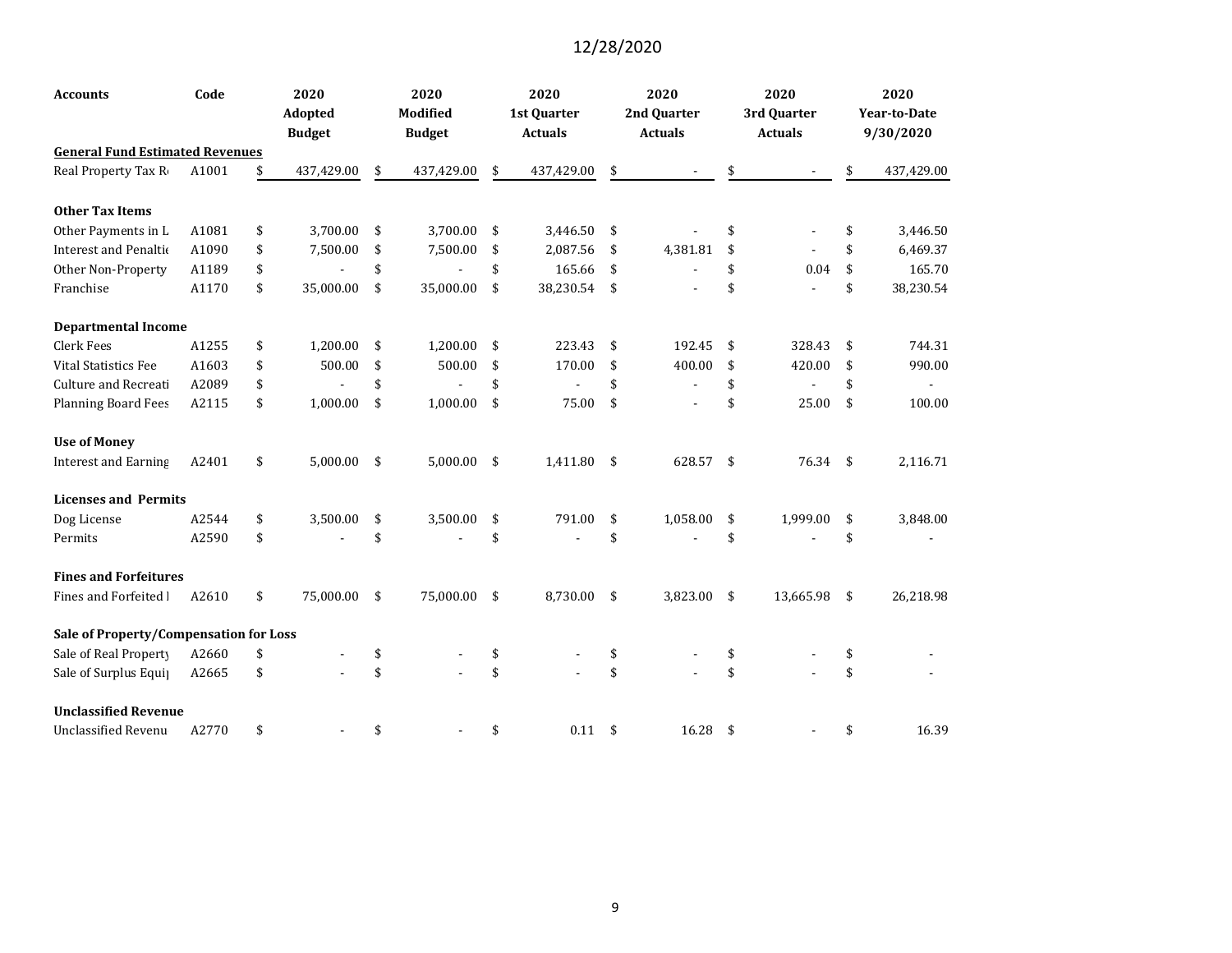| <b>Accounts</b>                          | Code     | 2020<br>Adopted<br><b>Budget</b>   | 2020<br>Modified<br><b>Budget</b> | 2020<br>1st Quarter<br><b>Actuals</b> | 2020<br>2nd Quarter<br><b>Actuals</b> | 2020<br>3rd Quarter<br><b>Actuals</b> | 2020<br><b>Year-to-Date</b><br>9/30/2020 |
|------------------------------------------|----------|------------------------------------|-----------------------------------|---------------------------------------|---------------------------------------|---------------------------------------|------------------------------------------|
| <b>State Aid</b>                         |          |                                    |                                   |                                       |                                       |                                       |                                          |
| <b>Revenue Sharing</b>                   | A3001    | \$<br>12,238.00                    | \$<br>12,238.00                   | \$                                    | \$                                    | \$                                    | \$                                       |
| Mortgage Tax                             | A3005    | \$<br>65,000.00                    | \$<br>65,000.00                   | \$                                    | \$<br>60,539.96                       | \$                                    | \$<br>60,539.96                          |
| Grant Revenue - Oth                      | A3089    | \$                                 | \$                                | \$                                    | \$                                    | \$                                    | \$                                       |
| Grant Revenue - Hor                      | A3989    | \$                                 | \$                                | \$                                    | \$                                    | \$                                    | \$                                       |
| <b>Total Estimated Revenues</b>          |          | \$<br>209,638.00                   | \$<br>209,638.00                  | \$<br>55,331.60                       | \$<br>71,040.07                       | \$<br>16,514.79                       | \$<br>142,886.46                         |
| <b>Unexpended Balance</b>                |          | 140,000.00                         | \$<br>140,000.00                  |                                       | 361,246.73                            |                                       | \$<br>176,669.85                         |
|                                          |          | <b>APPROPRIATED TO 2020 BUDGET</b> |                                   |                                       | cash on hand<br>6/30/2020             |                                       | cash on hand<br>9/30/2020                |
| <b>HIGHWAY FUND</b>                      |          |                                    |                                   |                                       |                                       |                                       |                                          |
| <b>Highway Appropriations - Townwide</b> |          |                                    |                                   |                                       |                                       |                                       |                                          |
| <b>Bridges</b>                           |          |                                    |                                   |                                       |                                       |                                       |                                          |
| Contractual Expense DA5120.4             |          | \$<br>10,000.00                    | \$<br>10,000.00                   | \$                                    | \$                                    | \$                                    | \$                                       |
| Total                                    |          | \$<br>10,000.00                    | \$<br>10,000.00                   | \$                                    | \$                                    | \$                                    | \$                                       |
| <b>Machinery</b>                         |          |                                    |                                   |                                       |                                       |                                       |                                          |
| Equipment                                | DA5130.2 | \$<br>33,000.00                    | \$<br>33,000.00                   | \$                                    | \$                                    | \$                                    | \$                                       |
| Contractual Expense                      | DA5130.4 | \$<br>80,000.00                    | \$<br>80,000.00                   | \$<br>31,028.06                       | \$<br>15,853.03                       | \$<br>25,386.33                       | \$<br>72,267.42                          |
| Total                                    |          | \$<br>113,000.00                   | \$<br>113,000.00                  | \$<br>31,028.06                       | \$<br>15,853.03                       | \$<br>25,386.33                       | \$<br>72,267.42                          |
| <b>Snow Removal - Town</b>               |          |                                    |                                   |                                       |                                       |                                       |                                          |
| <b>Personal Services</b>                 | DA5142.1 | \$<br>220,000.00                   | \$<br>220,000.00                  | \$<br>99,407.74                       | \$                                    | \$                                    | \$<br>99,407.74                          |
| Contractual Expense                      | DA5142.4 | \$<br>85,000.00                    | \$<br>85,000.00                   | \$<br>16,694.55                       | \$<br>4,525.51                        | \$<br>7,711.11                        | \$<br>28,931.17                          |
| Total                                    |          | \$<br>305,000.00                   | \$<br>305,000.00                  | \$<br>116,102.29                      | \$<br>4,525.51                        | \$<br>7,711.11                        | \$<br>128,338.91                         |
| <b>Employee Benefits</b>                 |          |                                    |                                   |                                       |                                       |                                       |                                          |
| <b>State Retirement</b>                  | DA9010.8 | \$<br>28,744.00                    | \$<br>28,744.00                   | \$                                    | \$                                    | \$                                    | \$                                       |
| Social Security                          | DA9030.8 | \$<br>16,830.00                    | \$<br>16,830.00                   | \$<br>7,364.34                        | \$                                    | \$                                    | \$<br>7,364.34                           |
| Hospital and Medica                      | DA9060.8 | \$<br>79,723.00                    | \$<br>79,723.00                   | \$<br>25,194.10                       | \$                                    | \$<br>10,401.29                       | \$<br>35,595.39                          |
| Other(uniforms/pfl)                      | DA9089.8 | \$<br>3,600.00                     | \$<br>3,600.00                    | \$<br>1,563.62                        | \$<br>637.40                          | \$                                    | \$<br>2,201.02                           |
| Total                                    |          | \$<br>128,897.00                   | \$<br>128,897.00                  | \$<br>34,122.06                       | \$<br>637.40                          | \$<br>10,401.29                       | \$<br>45,160.75                          |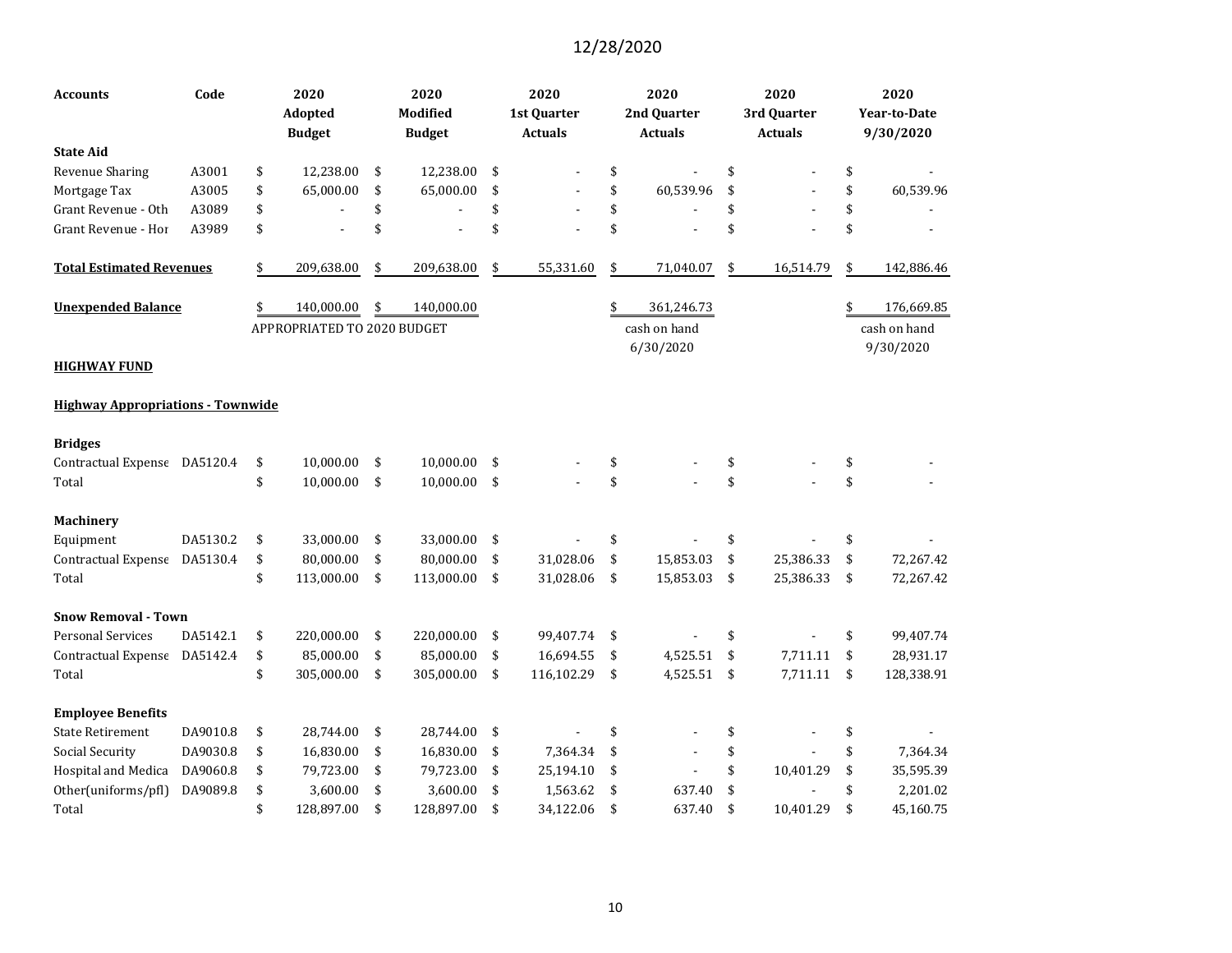| <b>Accounts</b>                                 | Code     | 2020<br><b>Adopted</b><br><b>Budget</b> | 2020<br>Modified<br><b>Budget</b>         | 2020<br>1st Quarter<br><b>Actuals</b> | 2020<br>2nd Quarter<br><b>Actuals</b> | 2020<br>3rd Quarter<br><b>Actuals</b> | 2020<br><b>Year-to-Date</b><br>9/30/2020 |
|-------------------------------------------------|----------|-----------------------------------------|-------------------------------------------|---------------------------------------|---------------------------------------|---------------------------------------|------------------------------------------|
| <b>Debt Service Principal</b>                   |          |                                         |                                           |                                       |                                       |                                       |                                          |
| Serial Bonds                                    | DA9710.6 | \$<br>73,355.00                         | \$<br>73,355.00                           | \$                                    | \$<br>73,354.32                       | \$                                    | \$<br>73,354.32                          |
| <b>Bond Anticipation</b>                        | DA9730.6 | \$                                      | \$                                        | \$                                    | \$                                    | \$                                    | \$                                       |
| Capital Bonds                                   | DA9740.6 | \$                                      | \$                                        | \$                                    | \$                                    | \$                                    | \$                                       |
| Total                                           |          | \$<br>73,355.00                         | \$<br>73,355.00                           | \$                                    | \$<br>73,354.32                       | \$                                    | \$<br>73,354.32                          |
| <b>Interest</b>                                 |          |                                         |                                           |                                       |                                       |                                       |                                          |
| Serial Bonds                                    | DA9710.7 | \$<br>8,627.00                          | \$<br>8,627.00                            | \$                                    | \$<br>8,626.43                        | \$                                    | \$<br>8,626.43                           |
| <b>Bond Anticipation</b>                        | DA9730.7 | \$                                      | \$                                        | \$                                    | \$                                    | \$                                    | \$                                       |
| Capital Bonds                                   | DA9740.7 | \$                                      | \$                                        | \$                                    | \$                                    | \$                                    | \$                                       |
| Total                                           |          | \$<br>8,627.00                          | \$<br>8,627.00                            | \$                                    | \$<br>8,626.43                        | \$                                    | \$<br>8,626.43                           |
| <b>Total Appropriations/Expenses</b>            |          | \$<br>638,879.00                        | \$<br>638,879.00                          | \$<br>181,252.41                      | \$<br>102,996.69                      | \$<br>43,498.73                       | \$<br>327,747.83                         |
| <b>Highway Revenues - Townwide</b>              |          |                                         |                                           |                                       |                                       |                                       |                                          |
| <b>Local Sources</b>                            |          |                                         |                                           |                                       |                                       |                                       |                                          |
| Real Property Tax                               | DA1001   | 604,879.00                              | \$<br>604,879.00                          | \$<br>604,879.00                      |                                       |                                       | 604,879.00                               |
| Sales of Scrap & Surp                           | DA2650   | \$                                      | \$                                        | \$                                    |                                       | \$<br>6,400.00                        | \$<br>6,400.00                           |
| <b>Interest and Earning</b>                     | DA2401   | \$<br>5,500.00                          | \$<br>5,500.00                            | \$<br>1,547.49                        | \$<br>689.85                          | \$<br>181.29                          | \$<br>2,418.63                           |
| Compensation for Lo                             | DA2690   | \$                                      | \$                                        | \$                                    | \$                                    | \$                                    | \$                                       |
| Mowing - Washingtc                              | DA2770   | \$<br>3,500.00                          | \$<br>3,500.00                            | \$                                    | \$                                    | \$                                    | \$                                       |
| <b>Total Est./Actual Revenues</b>               |          | 9,000.00                                | \$<br>9,000.00                            | \$<br>1,547.49                        | \$<br>689.85                          | \$<br>6,581.29                        | \$<br>8,818.63                           |
| Townwide                                        |          |                                         |                                           |                                       |                                       |                                       |                                          |
| Unexpended Balance/cash on ha \$                |          | 25,000.00                               | 25,000.00                                 |                                       | 577,787.30                            |                                       | 540,869.86                               |
|                                                 |          |                                         | APPROPRIATED 202 APPROPRIATED 2020 BUDGET |                                       | cash on hand                          |                                       | cash on hand                             |
| <b>Highway Appropriations - Outside Village</b> |          |                                         |                                           |                                       | 6/30/2020                             |                                       | 9/30/2020                                |
| <b>General Repairs</b>                          |          |                                         |                                           |                                       |                                       |                                       |                                          |
| <b>Personal Services</b>                        | DB5110.1 | \$<br>188,000.00                        | \$<br>188,000.00                          | \$                                    | \$<br>91,747.03                       | \$<br>98,088.10                       | \$<br>189,835.13                         |
| Contractual Expense                             | DB5110.4 | \$<br>77,900.00                         | \$<br>77,900.00                           | \$<br>213.80                          | \$<br>3,135.79                        | \$<br>35,278.19                       | \$<br>38,627.78                          |
| Total                                           |          | \$<br>265,900.00                        | \$<br>265,900.00                          | \$<br>213.80                          | \$<br>94,882.82                       | \$<br>133,366.29                      | \$<br>228,462.91                         |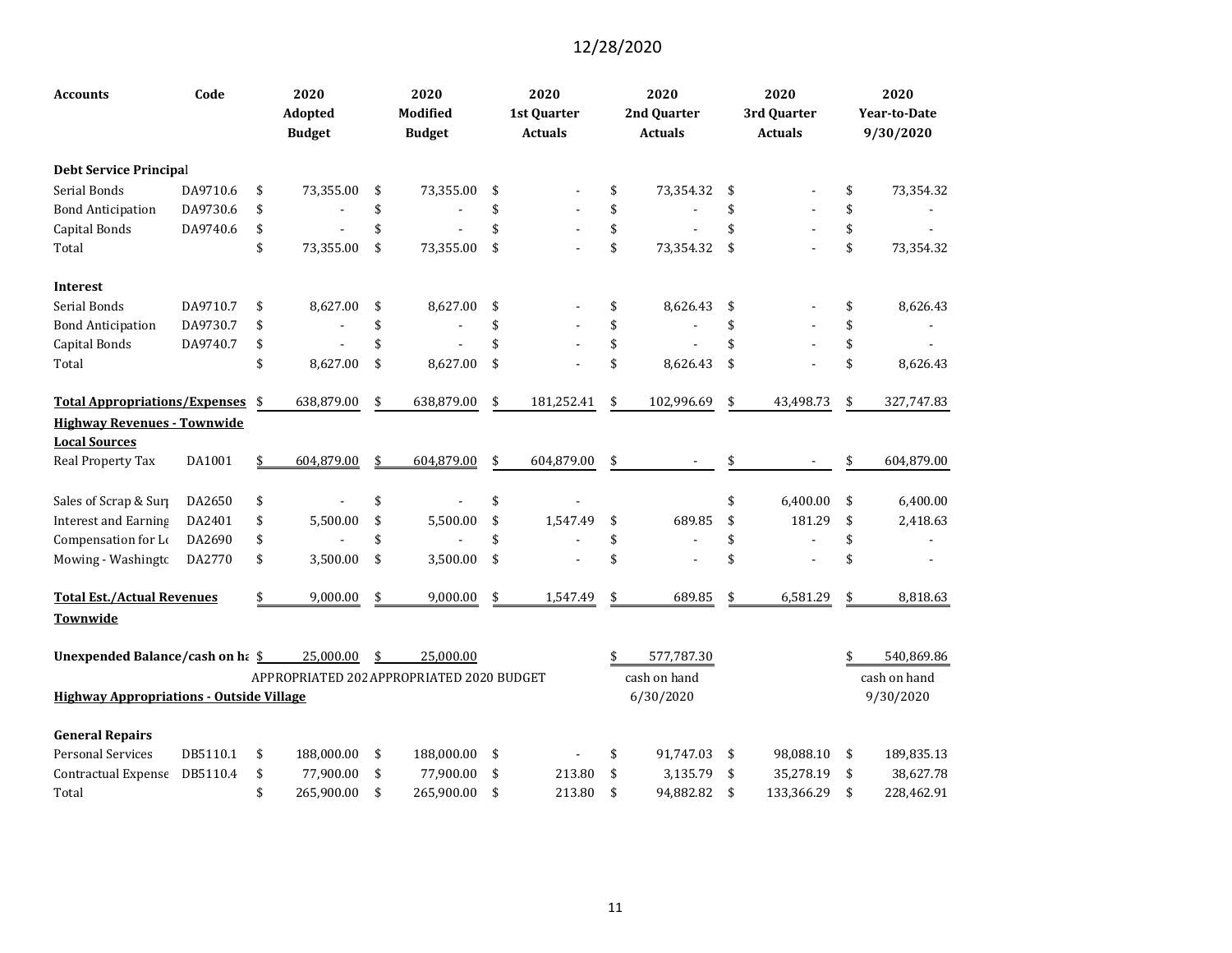| <b>Accounts</b>                                                 | Code     | 2020<br>Adopted<br><b>Budget</b> | 2020<br><b>Modified</b><br><b>Budget</b>  | 2020<br>1st Quarter<br><b>Actuals</b> | 2020<br>2nd Quarter<br><b>Actuals</b> |      | 2020<br>3rd Quarter<br><b>Actuals</b> |    | 2020<br><b>Year-to-Date</b><br>9/30/2020 |
|-----------------------------------------------------------------|----------|----------------------------------|-------------------------------------------|---------------------------------------|---------------------------------------|------|---------------------------------------|----|------------------------------------------|
| <b>Improvements</b>                                             |          |                                  |                                           |                                       |                                       |      |                                       |    |                                          |
| Capital Outlay                                                  | DB5112.2 | \$<br>250,000.00                 | \$<br>250,000.00                          | \$                                    |                                       | \$   | 15,422.00                             | \$ | 15,422.00                                |
| <b>Employee Benefits</b>                                        |          |                                  |                                           |                                       |                                       |      |                                       |    |                                          |
| <b>State Retirement</b>                                         | DB9010.8 | \$<br>24,485.00                  | \$<br>24,485.00                           | \$                                    |                                       |      |                                       | \$ |                                          |
| Social Security                                                 | DB9030.8 | \$<br>14,382.00                  | \$<br>14,382.00                           | \$                                    | 6,773.98                              | \$   | 7,240.26                              | -S | 14,014.24                                |
| Hospital and Medica                                             | DB9060.8 | 79,723.00                        | \$<br>79,723.00                           | \$<br>18.164.06                       | \$<br>34,910.49                       | \$   | 27,128.74                             | \$ | 80,203.29                                |
| Uniforms                                                        | DB9089.8 | \$<br>3,600.00                   | \$<br>3,600.00                            | \$                                    | \$<br>1,163.58                        | - \$ | 2,098.07                              | \$ | 3,261.65                                 |
| Total                                                           |          | \$<br>122,190.00                 | \$<br>122,190.00                          | \$<br>18,164.06                       | \$<br>42,848.05                       | \$   | 36,467.07                             | \$ | 97,479.18                                |
| <b>Total Highway Appropriations -</b><br><b>Outside Village</b> |          | 638,090.00                       | \$<br>638,090.00                          | 18,377.86                             | 137,730.87                            | \$   | 185,255.36                            | \$ | 341,364.09                               |
| <b>Highway Revenues - Outside Village</b>                       |          |                                  |                                           |                                       |                                       |      |                                       |    |                                          |
| <b>Local Sources</b>                                            |          |                                  |                                           |                                       |                                       |      |                                       |    |                                          |
| <b>Real Property Tax</b>                                        | DB1001   | \$<br>389,590.00                 | \$<br>389,590.00                          | \$<br>389,590.00                      |                                       |      |                                       |    | 389,590.00                               |
| <b>Interest and Earning</b>                                     | DB2401   | \$<br>5,500.00                   | \$<br>5,500.00                            | \$<br>1,237.55                        | \$<br>465.25                          | - \$ | 76.10                                 | \$ | 1,778.90                                 |
| <b>State Aid</b>                                                |          |                                  |                                           |                                       |                                       |      |                                       |    |                                          |
| Consolidated Highw                                              | DB3501   | \$<br>168,000.00                 | \$<br>168,000.00                          | \$                                    |                                       | \$   |                                       | \$ |                                          |
| Total Est./Actual Highway Rever \$                              |          | 173,500.00                       | \$<br>173,500.00                          | 1,237.55                              | \$<br>465.25                          | \$   | 76.10                                 | \$ | 1,778.90                                 |
| Unexpended Balance/cash on ha \$                                |          | 75,000.00                        | 75,000.00                                 |                                       | 387,026.53                            |      |                                       |    | 201,642.03                               |
|                                                                 |          |                                  | APPROPRIATED 202 APPROPRIATED 2020 BUDGET |                                       | cash on hand                          |      |                                       |    | cash on hand                             |
|                                                                 |          |                                  |                                           |                                       | 6/30/2020                             |      |                                       |    | 9/30/2020                                |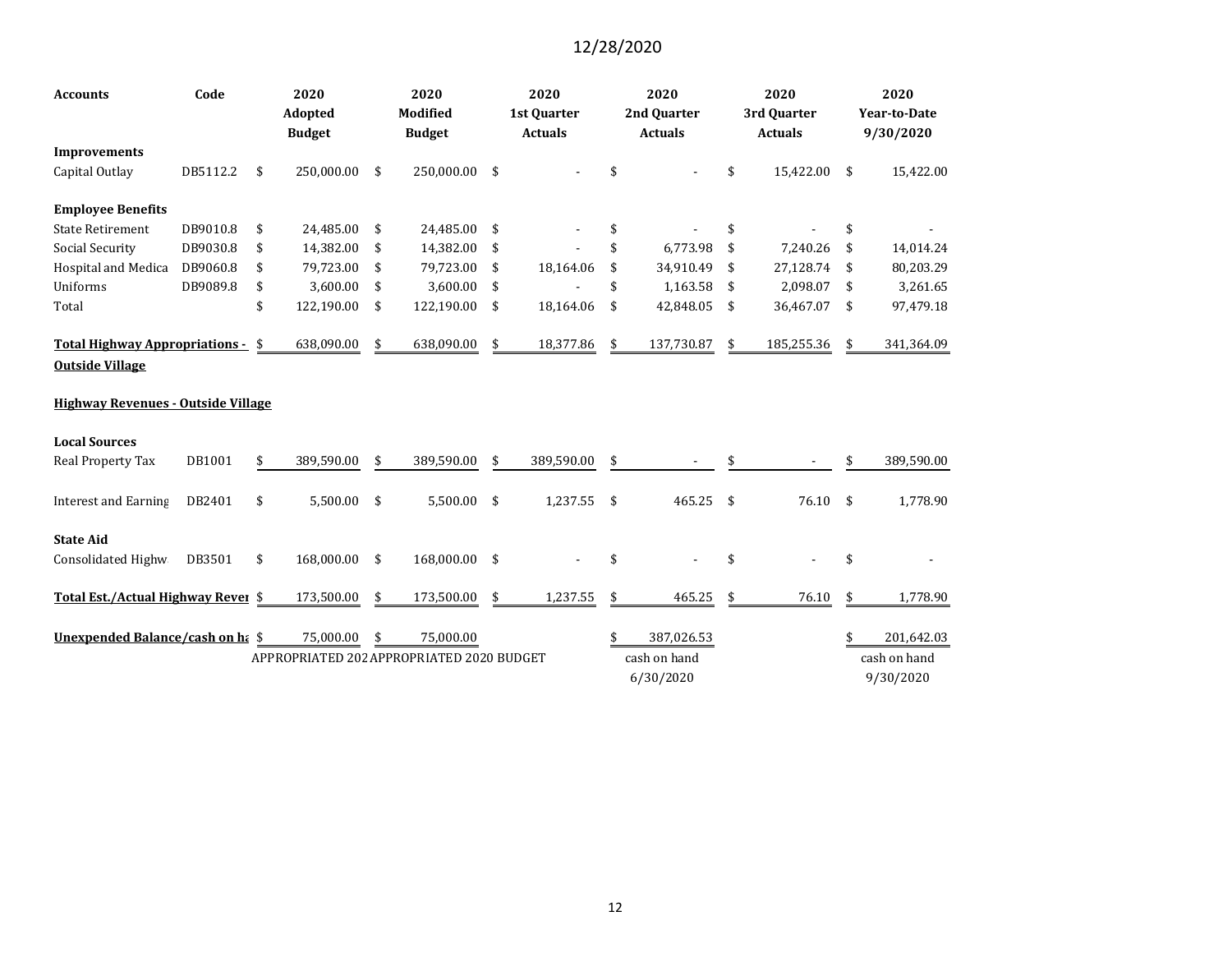| <b>Accounts</b>                    | Code          | 2020<br>Adopted |               |    | 2020<br><b>Modified</b> |     | 2020<br>1st Quarter |     | 2020<br>2nd Quarter | 2020<br>3rd Quarter | 2020<br><b>Year-to-Date</b> |            |  |
|------------------------------------|---------------|-----------------|---------------|----|-------------------------|-----|---------------------|-----|---------------------|---------------------|-----------------------------|------------|--|
|                                    |               |                 | <b>Budget</b> |    | <b>Budget</b>           |     | <b>Actuals</b>      |     | <b>Actuals</b>      | <b>Actuals</b>      |                             | 9/30/2020  |  |
| <b>SPECIAL DISTRICTS</b>           |               |                 |               |    |                         |     |                     |     |                     |                     |                             |            |  |
| <b>Fire Protection Districts</b>   |               |                 |               |    |                         |     |                     |     |                     |                     |                             |            |  |
| <b>Appropriations/Expenditures</b> |               |                 |               |    |                         |     |                     |     |                     |                     |                             |            |  |
| #6 Fort Ann SF1                    | SF3410.4      | \$              | 204,390.00    | \$ | 204,390.00              | \$  | 204,390.00          | -\$ |                     |                     | \$                          | 204,390.00 |  |
| LOSAP                              | SF9010.8      | \$              |               | \$ |                         |     |                     |     |                     |                     | \$                          |            |  |
| Total                              |               | \$              | 204,390.00    | \$ | 204,390.00              | \$  | 204,390.00          |     |                     |                     | \$                          | 204,390.00 |  |
| #7 Pilot Knob SF2                  | SF3410.4      | \$              | 95,250.00     | \$ | 95,250.00               | \$  | 95,250.00           | -\$ |                     |                     | \$                          | 95,250.00  |  |
| LOSAP                              | SF9010.8      | \$              | 3,000.00      | \$ | 3,000.00                | \$  | 3,000.00            | -\$ |                     |                     | \$                          | 3,000.00   |  |
| Total                              |               | \$              | 98,250.00     | \$ | 98,250.00               | \$  | 98,250.00           | \$  |                     |                     | \$                          | 98,250.00  |  |
| #8 West Fort Ann S                 | SF3410.4      | \$              | 244,934.00    | \$ | 244,934.00              | \$  | 244,934.00          | -\$ |                     |                     | \$                          | 244,934.00 |  |
| LOSAP                              | SF9010.8      | \$              | 4,500.00      | \$ | 4,500.00                | \$  | 4,500.00            | -\$ |                     |                     | \$                          | 4,500.00   |  |
| Total                              |               | \$              | 249,434.00    | \$ | 249,434.00              | \$  | 249,434.00          | \$  |                     |                     | \$                          | 249,434.00 |  |
| <b>Total - All Fire Dist</b>       | <b>TOTALS</b> | \$.             | 552,074.00    | S  | 552,074.00              | S.  | 552,074.00          | -\$ |                     |                     | \$.                         | 552,074.00 |  |
| <b>Revenues - Local Sources</b>    |               |                 |               |    |                         |     |                     |     |                     |                     |                             |            |  |
| Real Property Tax                  | SF1001        | \$              | 552,074.00    | \$ | 552,074.00              | \$. | 552,074.00          | \$. |                     | \$                  | \$                          | 552,074.00 |  |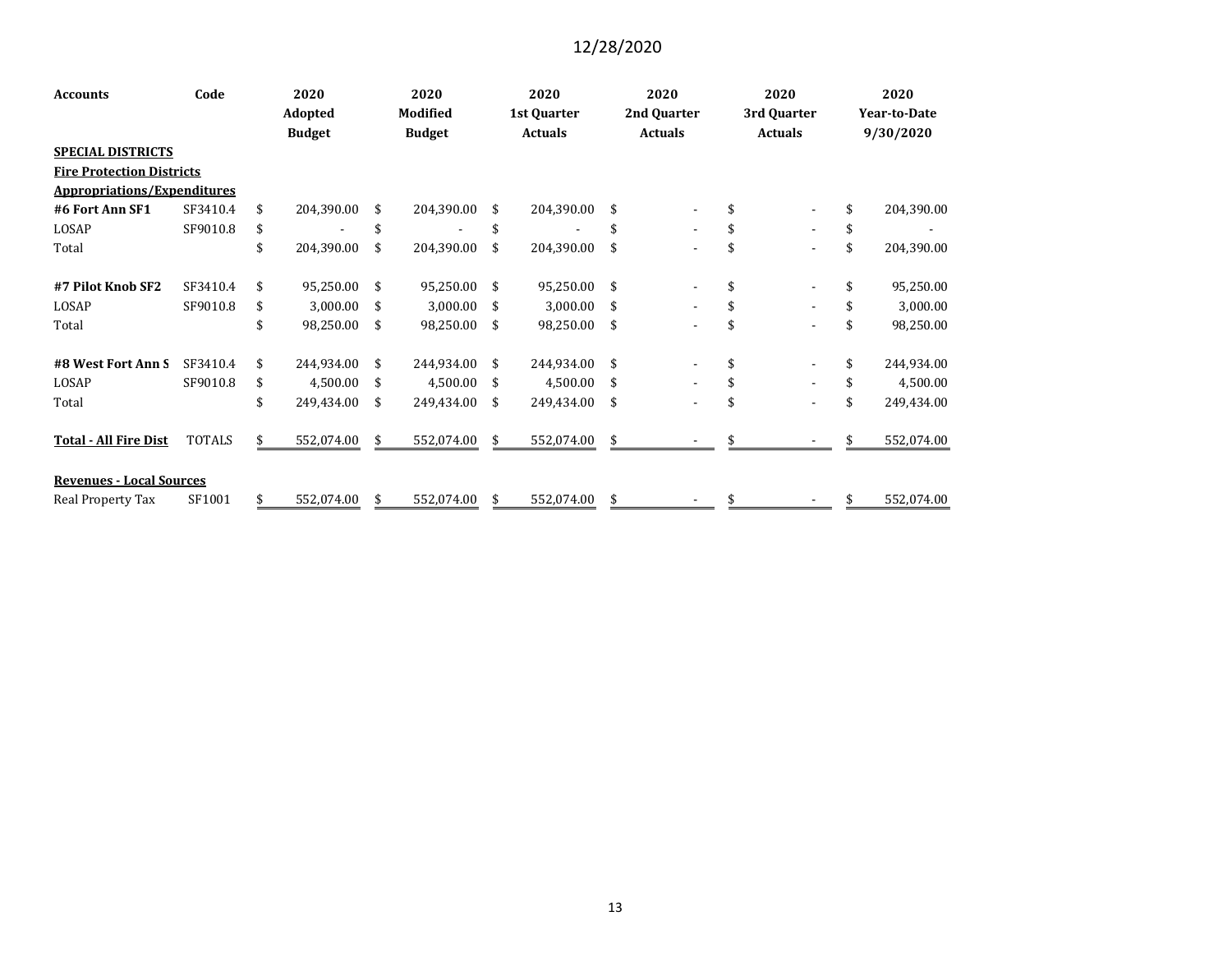| <b>Accounts</b>                                          | Code<br>2020<br>Adopted<br><b>Budget</b> |    | 2020<br>Modified<br><b>Budget</b> |     |                | 2020<br>1st Quarter<br><b>Actuals</b> | 2020<br>2nd Quarter<br><b>Actuals</b> | 2020<br>3rd Quarter<br><b>Actuals</b> | 2020<br><b>Year-to-Date</b><br>9/30/2020 |    |                |
|----------------------------------------------------------|------------------------------------------|----|-----------------------------------|-----|----------------|---------------------------------------|---------------------------------------|---------------------------------------|------------------------------------------|----|----------------|
| <b>Hadlock Park District</b><br><b>Appropriations</b>    |                                          |    |                                   |     |                |                                       |                                       |                                       |                                          |    |                |
| <b>Parks</b>                                             |                                          |    |                                   |     |                |                                       |                                       |                                       |                                          |    |                |
| <b>Personal Services</b>                                 | SP7110.1                                 | \$ | 31,012.00                         | \$  | 31,012.00      | \$                                    | 1,500.00                              | \$<br>1,500.00                        | \$<br>4,529.47                           | \$ | 7,529.47       |
| Equipment                                                | SP7110.2                                 | \$ |                                   | \$  |                | \$                                    |                                       | \$                                    | \$                                       | \$ |                |
| Contractual Expense                                      | SP7110.4                                 | \$ | 79,898.00                         | \$  | 79,898.00      | \$                                    | 49,060.00                             | \$<br>$\overline{\phantom{a}}$        | \$<br>8,259.29                           | \$ | 57,319.29      |
| Total                                                    |                                          | \$ | 110,910.00                        | \$  | 110,910.00     | \$                                    | 50,560.00                             | \$<br>1,500.00                        | \$<br>12,788.76                          | \$ | 64,848.76      |
| <b>Employee Benefits</b>                                 |                                          |    |                                   |     |                |                                       |                                       |                                       |                                          |    |                |
| <b>State Retirement</b>                                  | SP9010.8                                 | \$ | 933.00                            | \$  | 933.00         | \$                                    |                                       | \$                                    | \$                                       | \$ |                |
| <b>Social Security</b>                                   | SP9030.8                                 | \$ | 2,373.00                          | \$  | 2,373.00       | \$                                    | 114.76                                | \$<br>114.74                          | \$<br>346.50                             | \$ | 576.00         |
| Health Insurance                                         | SP9060.8                                 | \$ |                                   | \$  | $\overline{a}$ | \$                                    |                                       | \$                                    | \$                                       | \$ | $\blacksquare$ |
| Total                                                    |                                          | \$ | 3,306.00                          | \$  | 3,306.00       | \$                                    | 114.76                                | \$<br>114.74                          | \$<br>346.50                             | \$ | 576.00         |
| <b>Debt Service Principal</b>                            |                                          |    |                                   |     |                |                                       |                                       |                                       |                                          |    |                |
| Serial Bond                                              | SP9710.6                                 | \$ | 60,000.00                         | \$  | 60,000.00      | \$                                    |                                       | \$                                    | \$<br>60,000.00                          | \$ | 60,000.00      |
| Total                                                    |                                          | \$ | 60,000.00                         | \$  | 60,000.00      | \$                                    |                                       | \$                                    | \$<br>60,000.00                          | \$ | 60,000.00      |
| <b>Interest</b>                                          |                                          |    |                                   |     |                |                                       |                                       |                                       |                                          |    |                |
| Serial Bond                                              | SP9710.7                                 | \$ | 46,032.00                         | \$  | 46,032.00      | \$                                    | 23,015.63                             | \$                                    | \$<br>23,015.63                          | \$ | 46,031.26      |
| Total                                                    |                                          | \$ | 46,032.00                         | \$  | 46,032.00      | \$                                    | 23,015.63                             | \$                                    | \$<br>23,015.63                          | \$ | 46,031.26      |
| Total Hadlock District Appropric \$                      |                                          |    | 220,248.00                        | \$  | 220,248.00     | \$                                    | 73,690.39                             | \$<br>1,614.74                        | \$<br>96,150.89                          | \$ | 171,456.02     |
| <b>Expenditures</b>                                      |                                          |    |                                   |     |                |                                       |                                       |                                       |                                          |    |                |
| <b>Hadlock Park District - Estimated Revenues/Actual</b> |                                          |    |                                   |     |                |                                       |                                       |                                       |                                          |    |                |
| Real Property Tax                                        | SP1001                                   | \$ | 187,748.00                        | \$  | 187,748.00     | \$                                    | 187,748.00                            | \$                                    |                                          | \$ | 187,748.00     |
| <b>Interest and Earning</b>                              | SP2401                                   | \$ | 2,500.00                          | \$  | 2,500.00       | \$                                    | 430.10                                | \$<br>235.31                          | \$<br>49.56                              | \$ | 714.97         |
| <b>DEC</b> Grants                                        | SP2402                                   | \$ |                                   | \$  |                | \$                                    |                                       | \$                                    | \$                                       | \$ |                |
| Total                                                    |                                          | \$ | 2,500.00                          | \$  | 2,500.00       | \$                                    | 430.10                                | \$<br>235.31                          | \$<br>49.56                              | \$ | 714.97         |
| Unexpended Balance/cash on ha \$                         |                                          |    | 30,000.00                         | \$. | 30,000.00      |                                       |                                       | 201,737.07                            |                                          |    | 105,635.74     |
| APPROPRIATED 202 APPROPRIATED 2020 BUDGET                |                                          |    |                                   |     |                |                                       |                                       | cash on hand                          | cash on hand                             |    |                |
|                                                          |                                          |    |                                   |     |                |                                       |                                       | 6/30/2020                             |                                          |    | 9/30/2020      |